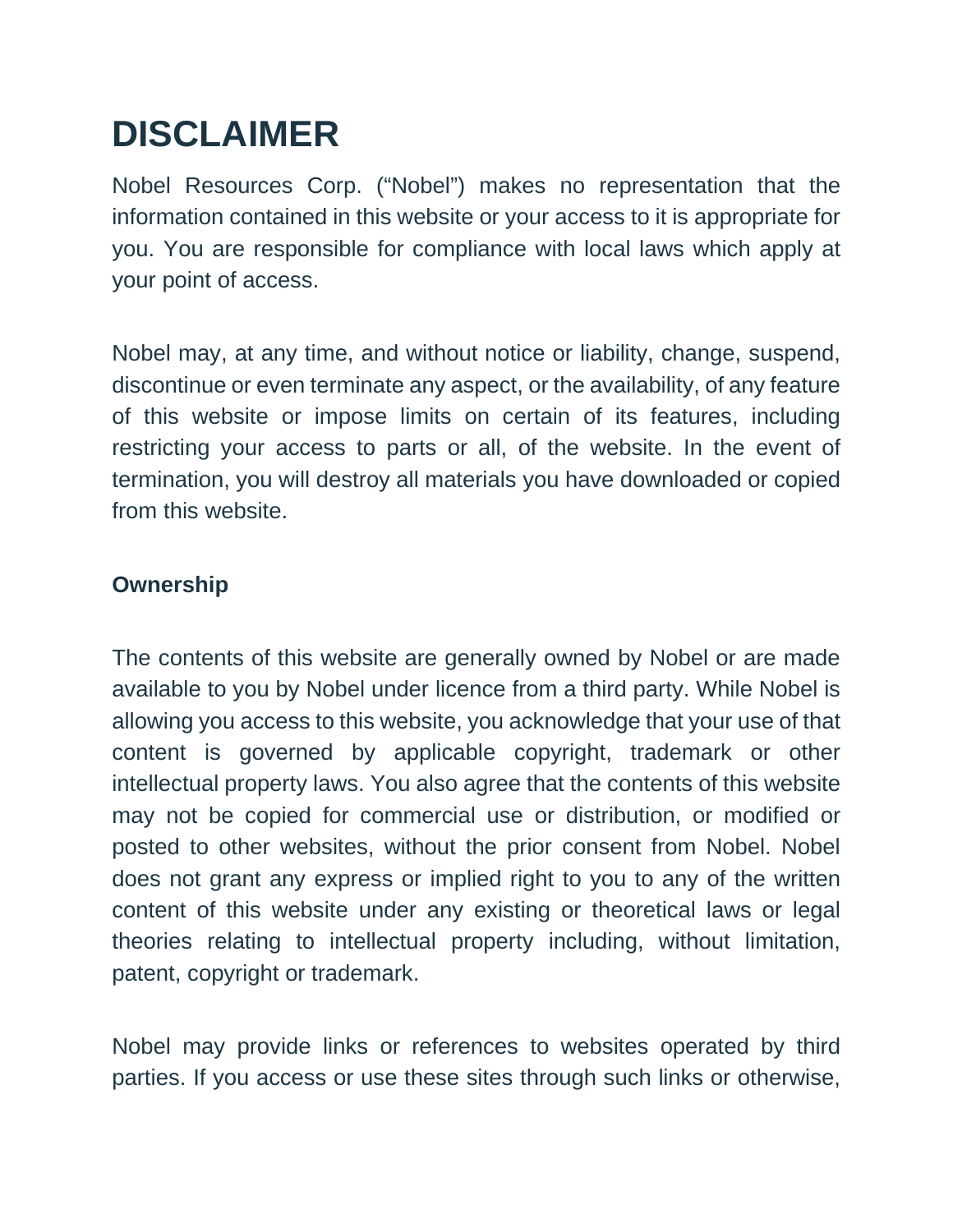you acknowledge that you will be immediately leaving Nobel's website. In visiting any third party sites, whether linked to Nobel's website or otherwise, any consequences thereof will be at your own risk and you assume all responsibility in that regard. Nobel makes no warranty or representation regarding, and does not endorse, any linked website or any content in that website. No third party link on the Nobel website implies that Nobel endorses, or is affiliated or associated with, or is legally authorized to use any trademark, trade name, logo or copyright symbol of the third party link or vice versa.

This website also contains links or references to the quoted price for Nobel's securities, which are listed on the TSX Venture Exchange. Nobel does not warrant either the timeliness or the accuracy of these quotations and does not assume nor will it bear any responsibility for any damages purported to have been incurred by a user relying on such quotations.

### **Financial and Shareholders**

The Nobel website does not intended to offer securities for sale; nor is it intended to solicit investment funds in any jurisdiction. None of the contents of Nobel's website is intended to provide you with any financial, accounting, tax or legal advice nor are the contents the official versions required to be disclosed in accordance with applicable securities laws. There is no guarantee that documents and information contained on this website are current or the most current sources of information, financial or otherwise, about Nobel.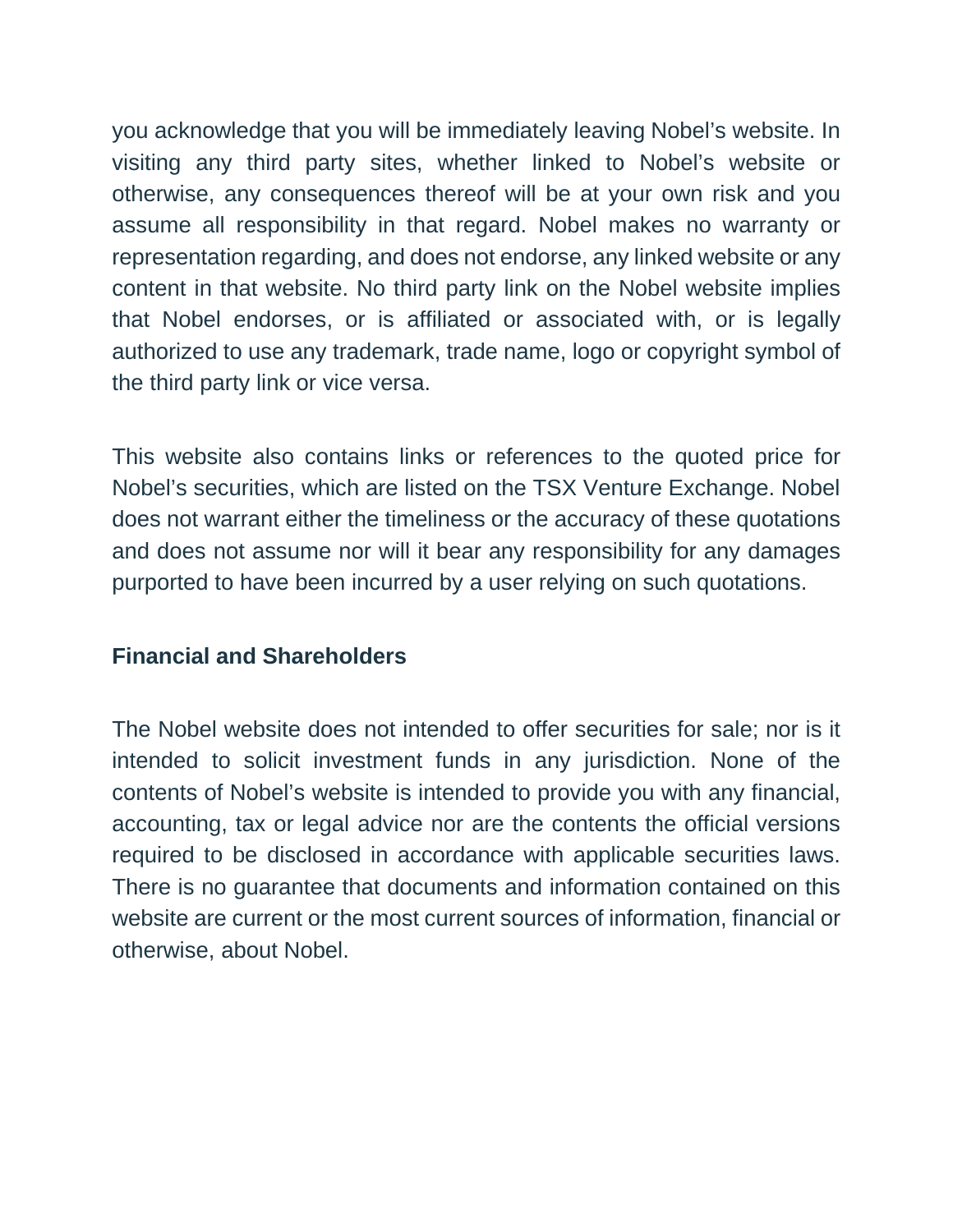### **Forward-looking Statements**

This website may contain forward-looking information under applicable securities laws concerning Nobel's operations and future financial results. You should note that forward-looking information involves known and unknown risks, uncertainties and other factors that may cause actual results, performance or achievements of Nobel and the business areas in which it operates to differ materially from future results, performance or achievements expressed or implied in the forward-looking information.

Forward-looking information includes, but are not limited to, statements with respect to the ability of management to deliver shareholder returns, the estimation of mineral reserves and mineral resources; the realization of mineral reserve estimates; the timing and amount of estimated future production; costs of production; capital expenditures; success of exploration and development activities; permitting timelines and permitting; environmental risks; and title disputes or claims. Generally, forward-looking information can be identified by the use of forward-looking terminology such as "plans", "expects" or "does not expect", "is expected", "budget",

"scheduled", "estimates", "forecasts", "intends", "anticipates" or "does not anticipate", or "believes", "projects", or variations of such words and phrases or state that certain actions, events or results "may", "could", "would", "might" or "will be taken", "occur" or "be achieved". Forwardlooking statements and forward-looking information are based on the opinions and estimates of management as of the date such statements are made, and they are subject to known and unknown risks, uncertainties and other factors that may cause the actual results, level of activity, performance or achievements of Nobel to be materially different from those expressed or implied by such forward-looking information, including, but not limited to, unexpected events during operations; risks inherent in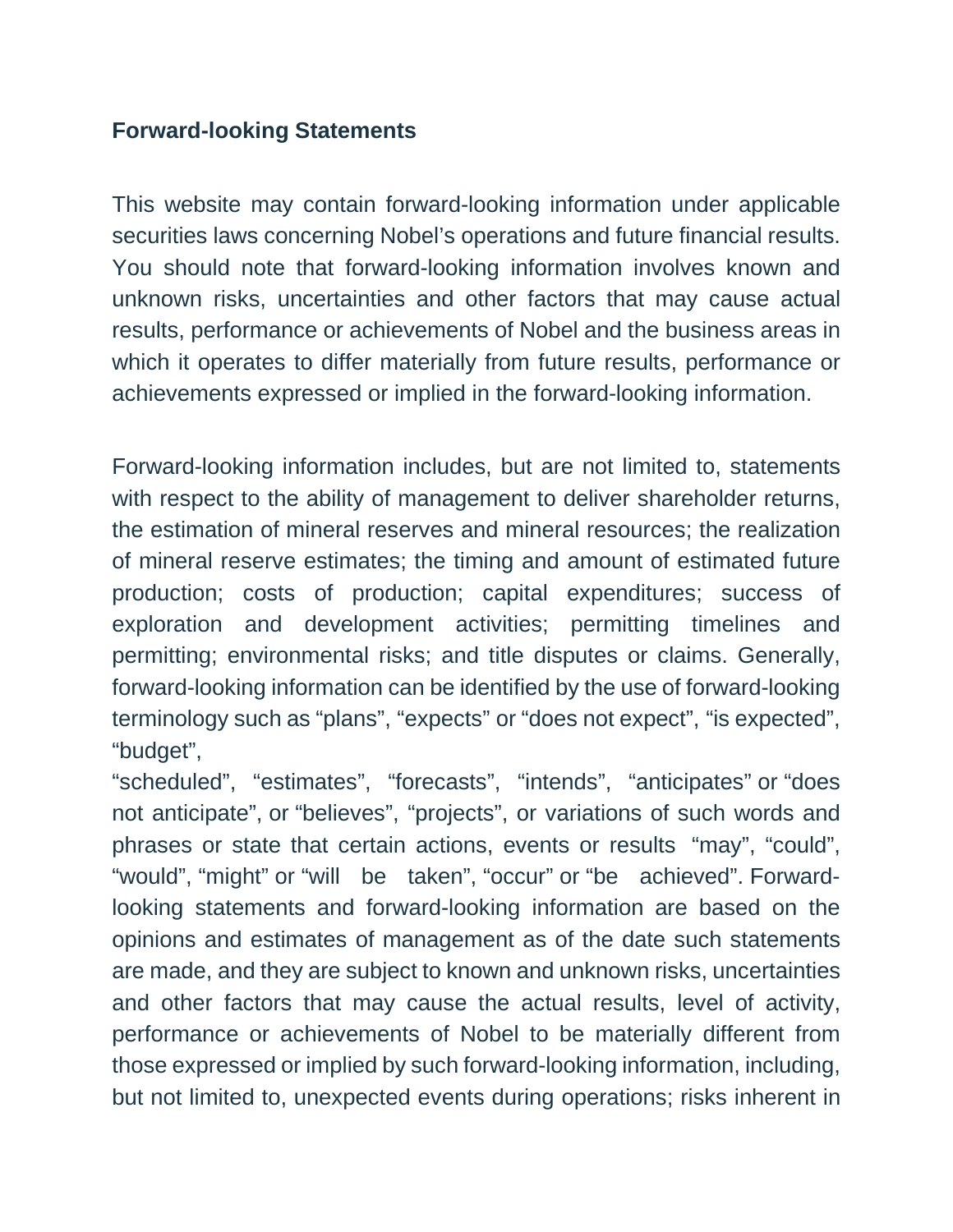the mining industry; key person risks, timing and availability of external financing on acceptable terms; risks relating to international operations; actual results of exploration activities; conclusions of economic valuations; changes in project parameters as plans continue to be refined; and fluctuating metal prices and currency exchange rates. Although management of Nobel ls has attempted to identify important factors that could cause actual results to differ materially from those contained in forward-looking information, there may be other factors that cause results not to be as anticipated, estimated or intended. There can be no assurance that such statements will prove to be accurate, as actual results and future events could differ materially from those anticipated in such statements. Accordingly, readers should not place undue reliance on forward-looking information. Nobel does not undertake to update any forward-looking statements or forward-looking information that are incorporated by reference herein, except in accordance with applicable securities laws.

**Except as otherwise specifically stated, Mr. Vernon Arseneau, P.Geo, a director of Nobel, a Qualified Person as defined by NI 43- 101 has reviewed and approved the scientific and technical disclosure contained herein.**

#### **Disclaimer**

THIS WEBSITE IS PROVIDED ON AN "AS IS" BASIS AND THE READER IS USING IT AS HIS, HER OR ITS OWN RISK. NOBEL MAKES NO REPRESENTATIONS OR WARRANTIES, EXPRESS OR IMPLIED, ABOUT THE WEBSITE OR ITS CONTENTS INCLUDING, WITHOUT LIMITATION: ANY WARRANTIES AS TO THE OPERATION, AVAILABILITY OR STABILITY OF THIS WEBSITE; ANY WARRANTIES AS TO THE ACCURACY, COMPLETENESS OR TIMELINESS OF ITS